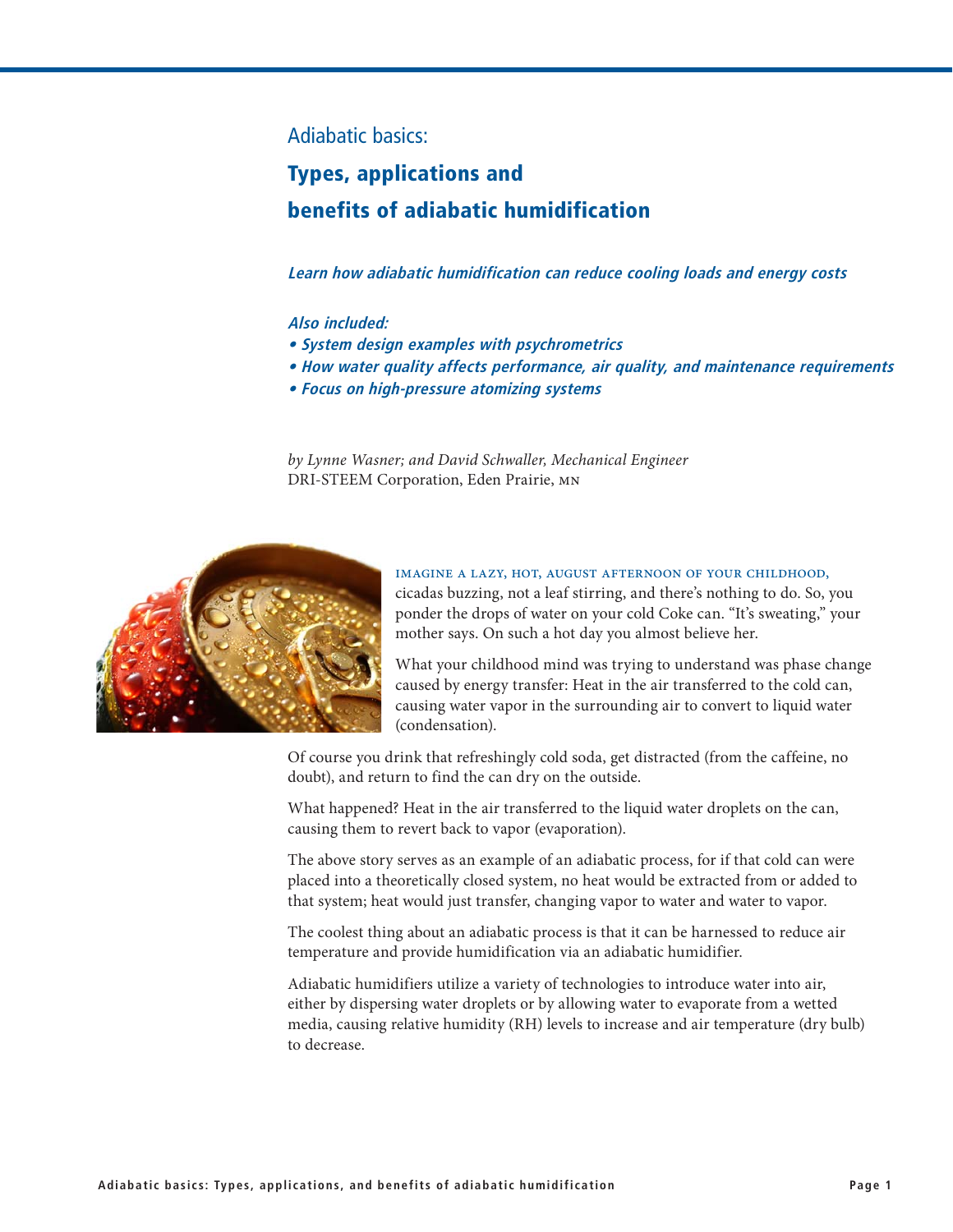**Adiabatic humidifiers cause relative humidity**  (RH) levels to increase and **air temperature (dry bulb) to decrease**

### **Benefits of adiabatic humidification**

*Reduces cooling load.* Perhaps the most touted benefit of adiabatic humidification is air cooling. Because adiabatic humidifiers draw heat from air for evaporation, they can produce a 20 °F or more temperature drop. In fact, every pound of adiabatic humidification added to air removes approximately 1000 Btu of heat. Twelve pounds of water added as humidification equals about one ton of cooling. This is a significant benefit in climates where air is consistently warm and dry, or in spaces where there is an additional heat load such as from equipment in a computer room.

### *Focus on psychrometrics*

"Evaporation is a cooling process." This mantra, used by junior high school science teachers, rings in many of our heads to this day. While a true statement, it only scrapes the surface of understanding adiabatic humidification.

"Evaporation is a constant enthalpy process" would be a better phrase. For as water is absorbed by warm air it follows a constant enthalpy line up and to the left on the psychrometric chart.

The solid red process line in the chart at right describes the addition of 30 grains of moisture per pound of dry air with an adiabatic humidifier. Note that the temperature goes from 74  $\degree$ F to 55  $\degree$ F, but the total energy of the air remains the same, following the line for 20 Btu per pound of dry air. The only way to do this is to raise the relative humidity from 12% to 70%. Evaporative coolers follow the same theory when cooling air, so the main benefit of adiabatic humidification is obvious: When the process calls for both cooling and humidification, total system energy is the lowest. Adiabatic humidifiers can still be used when entering air conditions are cool, but additional heat may be needed to ensure that set point is met.

Continue reading about three examples illustrating how to use the psychrometric chart for adiabatic humidification system design.

**Psychrometric (adjective):**  Relating to the measurement or determination of atmospheric conditions, particularly the moisture in air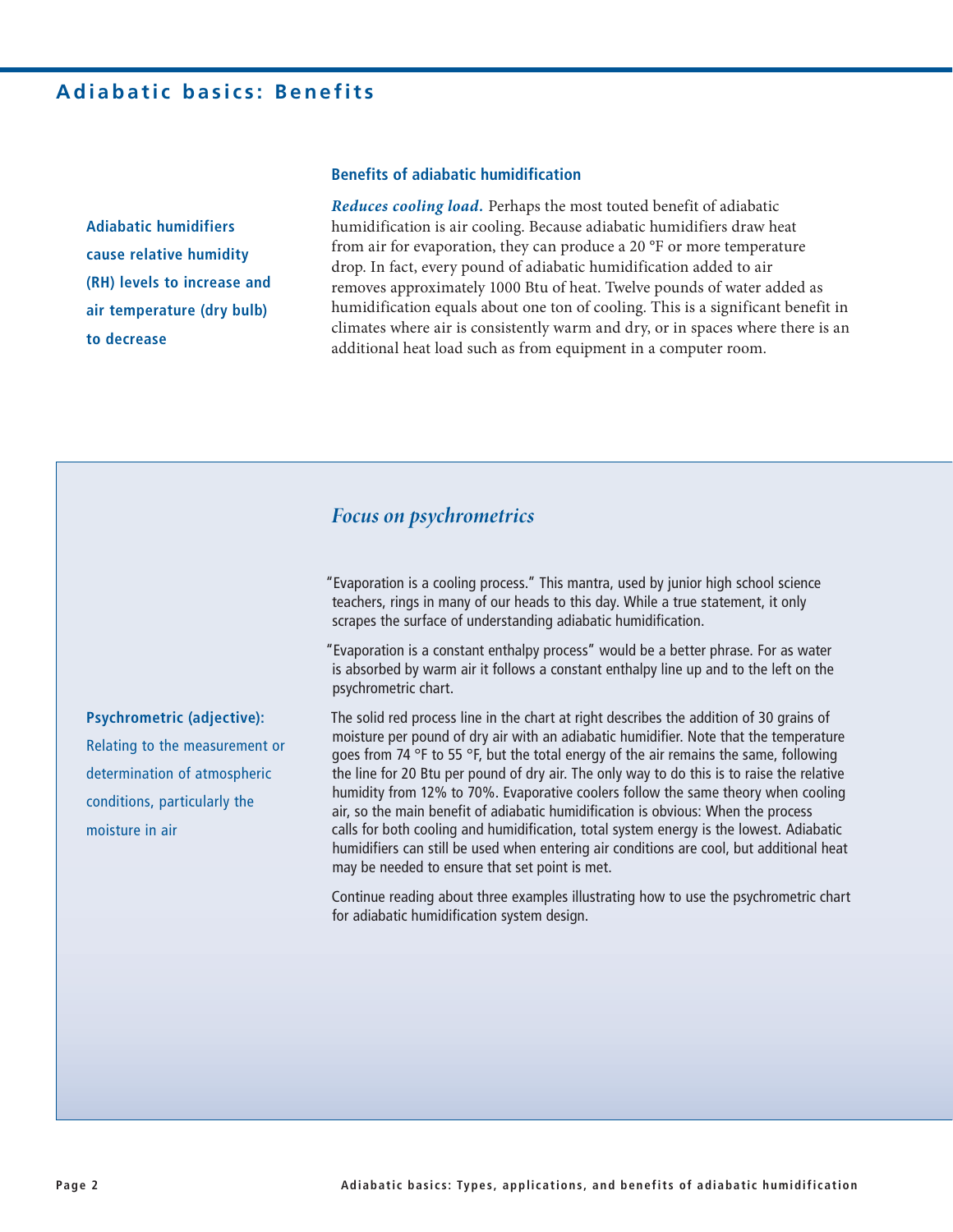# **Adiabatic basics: Benefits**

*Energy efficient.* Unlike humidification systems that boil water into steam, adiabatic humidification systems do not have a dedicated energy source to change water into vapor for humidification. Because adiabatic humidifiers use heat present in air to convert water to vapor, they consume relatively small amounts of energy to operate when compared to isothermal (steam) humidifiers. Adiabatic humidification systems require energy to operate compressors, pumps, or oscillators; and some adiabatic humidifier applications with low entering air temperatures require air preheating, which can decrease energy savings.

**Twelve pounds of water added**  as humidification equals about **one ton of cooling**

# *Evaporation is a constant enthalpy process.*

**Enthalpy (noun):** The total energy in dry air and water vapor per pound of dry air

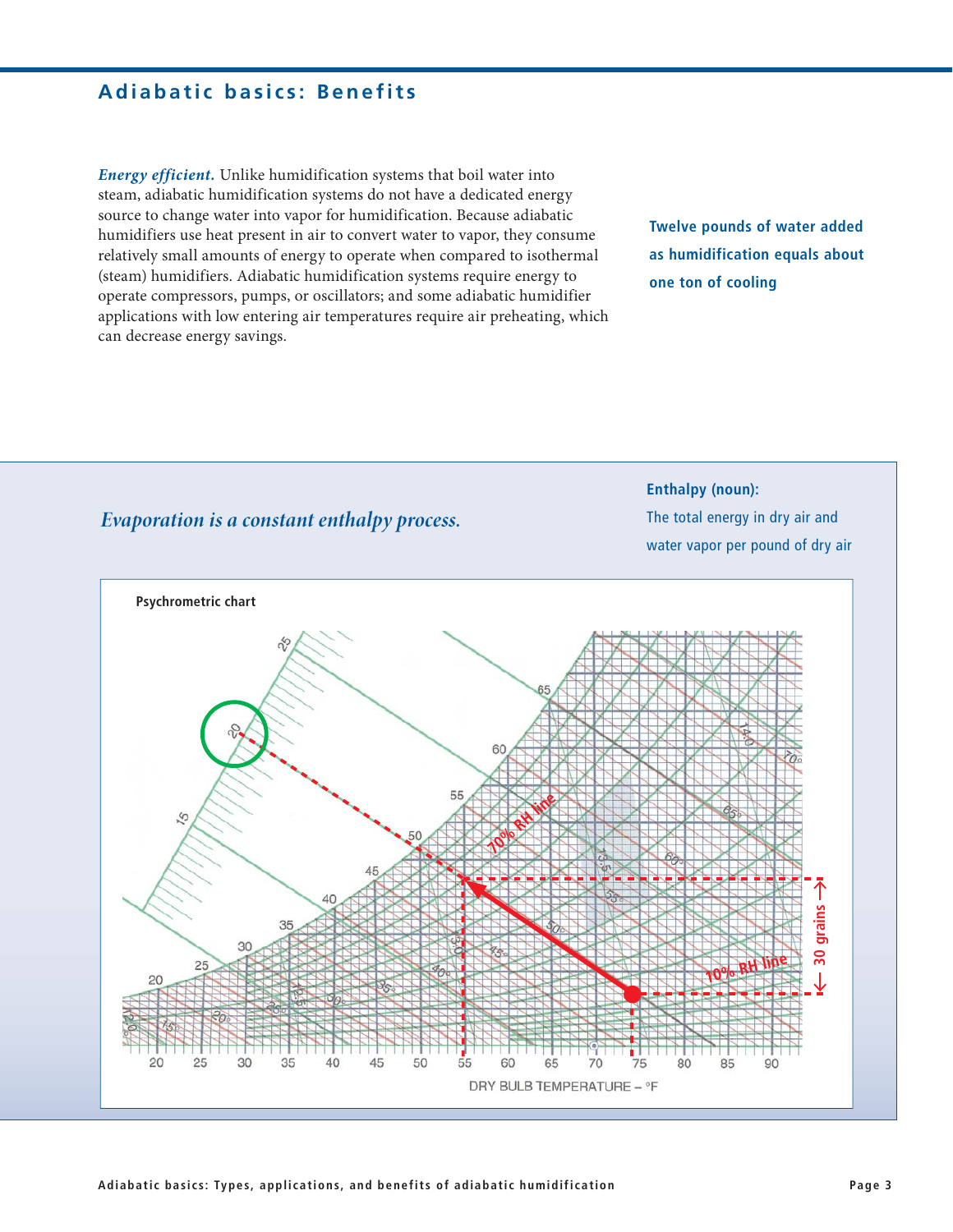# **Adiabatic basics: Benefits**



*Minimal maintenance.* Adiabatic humidifiers using reverse-osmosis-treated water (RO) or deionized water (DI) require the least maintenance. Adiabatic systems that use tap water require cleaning or component replacement to remove deposited minerals. Systems with moving parts (humidifiers with rotating disks and atomizers with movable nozzle pins) require periodic parts replacement.

*High capacity potential.* In open spaces, very large capacities can be met with a single adiabatic humidifier such as an atomizer, or with multiple smaller-capacity humidifiers. In ducts or air handlers, capacity is limited only by duct/AHU size and evaporation capability.

*Pure, particulate-free humidity.* When using DI or RO water, adiabatic systems with high-grade stainless steel parts can produce humidification as pure as the supply water.

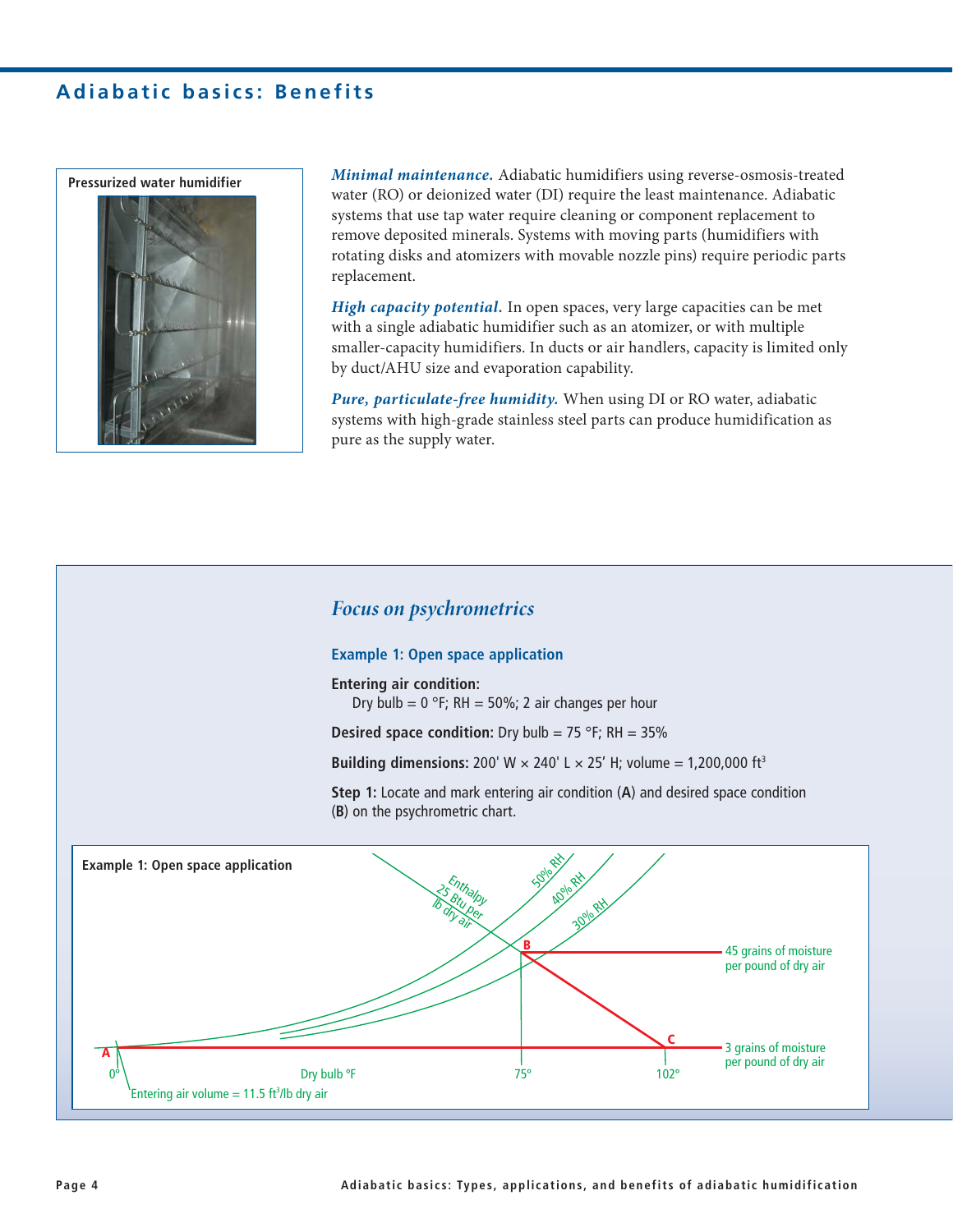# **Adiabatic basics: Applications**

#### **Application considerations**

*Warm, dry air.* The evaporation rate of dispersed water or water from within a wetted media is affected by temperature, air velocity, and water droplet size. Because adiabatic humidifiers rely on warm air temperature to evaporate water, the most efficient systems will be in areas where the entering air temperatures are consistently warm and dry, or where there is an existing heat load such as from equipment or an industrial process. If the installation is in a climate with cool or cold seasons, air may have to be preheated, adding an extra energy expense.

*Supply water type.* Humidifier performance, humidification vapor quality, indoor air quality, and maintenance requirements are significantly affected by humidifier supply water type. Most adiabatic technologies can operate using either treated or untreated water; however, most contaminants in supply water pass through a humidifier system. Especially when misted or sprayed, supply water with minerals produces white dust, which along with other water contaminants can be an inhalation hazard. Settling white dust can also contaminate processes and accumulate in ducts and on furnishings. See Page 11 for more information about supply water.

**The most efficient adiabatic systems are installed in areas where entering air is warm and dry, or where there is**  an existing heat load such as from equipment or an **industrial process.**

### *Open space application*

**Step 2:** Calculate grains of moisture to add.

Draw horizontal lines from (**A**) and (**B**) all the way to the right edge of the chart. Entering air has 3 grains of moisture per pound of dry air and space air will have 45 grains of moisture per pound of dry air.

 $45 - 3 = 42$  grains of moisture per pound of dry air

**Step 3:** Determine required space air temperature.

Find the constant enthalpy line that intersects (**B**). In this example it is the 25 Btu per pound of dry air line. Draw a line along the enthalpy line from (**B**) until you intersect the entering air humidity ratio line, which is at 102 °F (**C**). This is the temperature outside air must be raised to by either the space load or by drop heaters in the space. This enthalpy line also describes the path the humidification process will take, dropping dry bulb temperature from 102 °F to 75 °F.

#### **Step 4: Determine entering air volume.**

Find point (**A**) from Step 1 above. Locate the entering air volume of (**A**) by finding the series of almost vertical lines going from approximately the 11 o'clock position to the 5 o'clock position. They range from about 11 cubic feet per pound of dry air in the negative dry bulb temperature region to 15 cubic feet per pound of dry air in the 100+ dry bulb temperature region. Point (**A**) is at about 11.5 cubic feet per pound of dry air.

**Step 5:** Calculate pounds of dry air per hour.

- 2 air changes per hour  $\times$  1,200,000 ft<sup>3</sup>
- $= 2,400,000$  cfh  $\div$  11.5 cubic feet per lb dry air
- $= 208,695$  pounds of dry air per hour

**Step 6: Calculate load.** 

- 208,695 pounds of dry air per hour  $\times$  42 grains of moisture per pound of dry air
- $= 8,765,190$  grains per hour  $\div$  7,000 grains per pound of water
- $= 1,252$  pounds of water per hour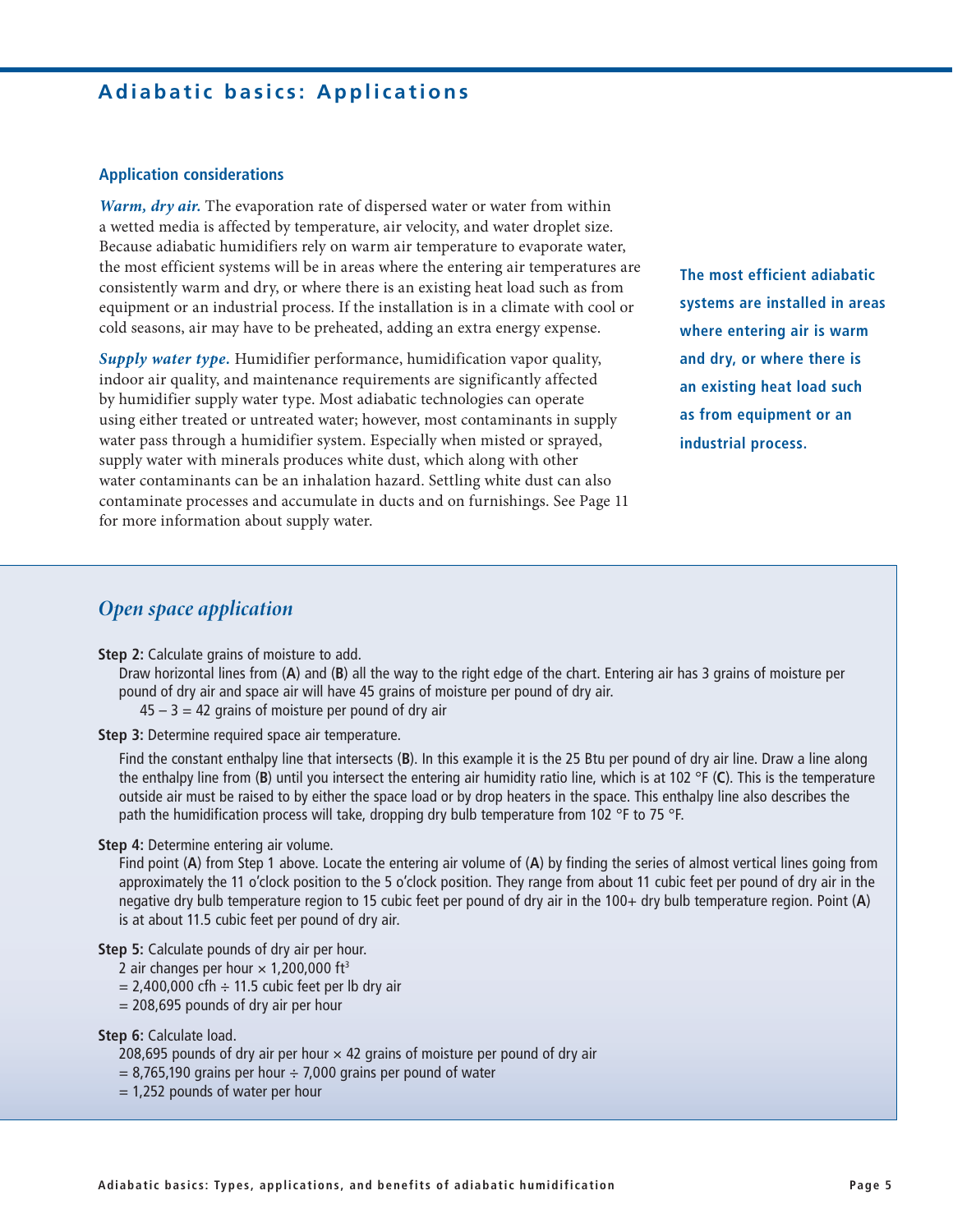

### **Adiabatic technologies**

The five most common types of adiabatic humidifiers include:

- Pressurized water humidifiers.
- Wetted media humidifiers
- Ultrasonic humidifiers
- Pressurized air and water humidifiers
- Centrifugal humidifiers

*Pressurized water humidifiers.* Pressurized water systems are often used where high-quality humidification is required. Construction is typically all stainless steel. A high-pressure pump propels treated water through dispersion nozzles, fragmenting water droplets into fine particles that quickly evaporate

### *Focus on psychrometrics*

#### **Example 2: AHU/duct application, year-round cooling requirement**

**Entering air condition:** 

Dry bulb = 85 °F; RH = 8%; air flow = 20,000 cfm; outside air = 100%

**Desired space condition:** Dry bulb = 75 °F; RH =  $35\%$ 

**AHU dimensions:** 60" H  $\times$  96" W; available evaporation distance = 4 feet

**Step 1:** Ensure that air velocity is in the recommended range of 250-750 fpm. 20,000 cfm  $\div$  [(60"  $\times$  96")  $\div$  144 in<sup>2</sup>/ft<sup>2</sup>] = 500 feet per minute

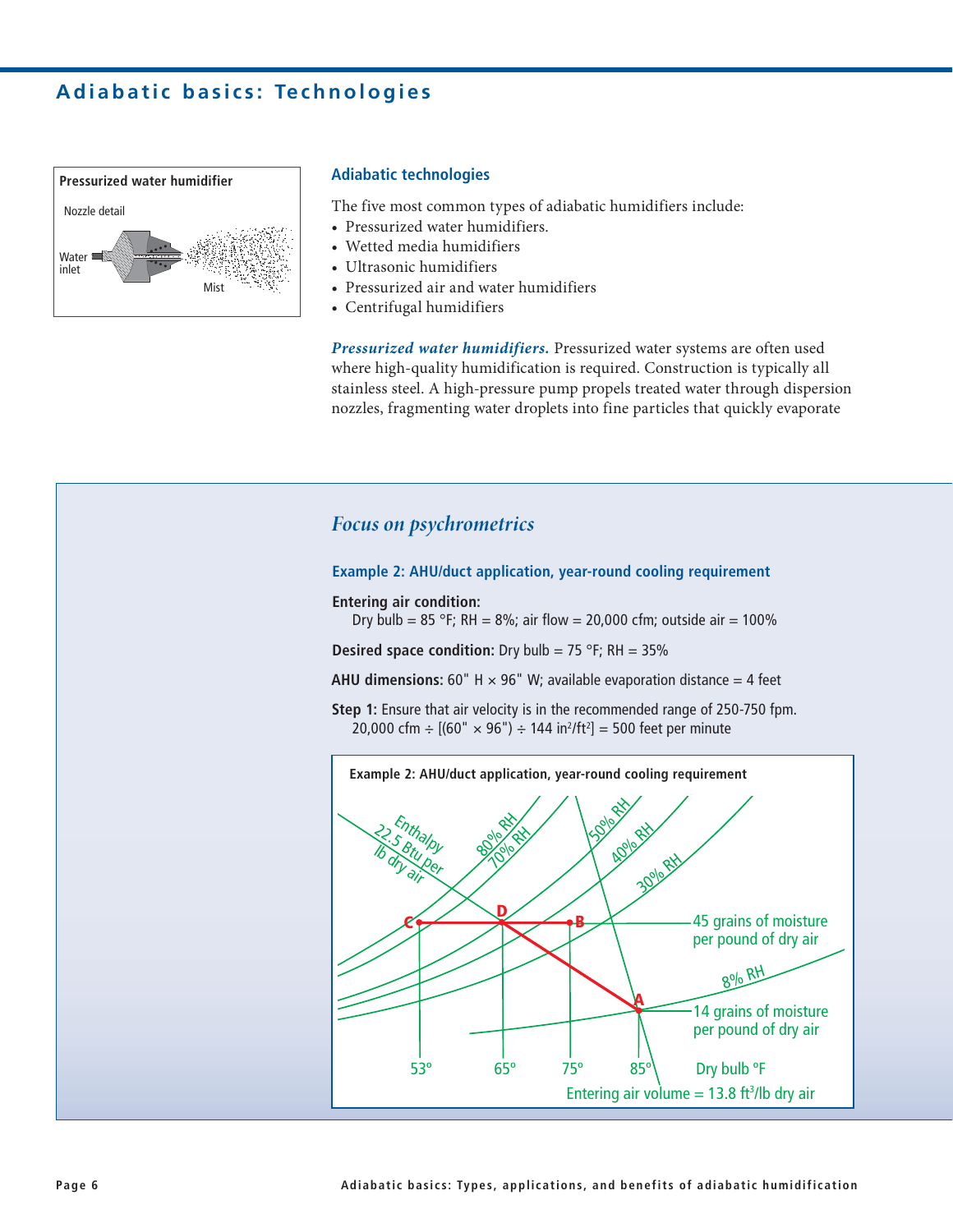in air-handler airstreams or open spaces. Water under pressure (800 to 1200 psi) is delivered to dispersion nozzles; no pressurized air is required, making the system simpler than air/water systems thereby reducing operating and maintenance costs. AHU systems typically have a mist eliminator installed downstream of the humidifier.

*Wetted media humidifiers.* Wetted media humidifiers have a waterabsorbing mesh placed in a duct or AHU airstream. Water flows over the media or is wicked from a basin as the water evaporates into the airstream. A humidistat or building management system turns supply water on and off.

It is more difficult to achieve tight RH control with wetted media humidifiers, compared to other adiabatic humidifiers. Once water is pumped onto the media it remains until evaporated. This results in a lag between a call for



### *AHU/duct application, year-round cooling requirement*

**5tep 2:** Locate and mark entering air condition (A) and desired space condition (B) on the psychrometric chart.

**Step 3:** Calculate grains of moisture to add.

Draw horizontal lines from (**A**) and (**B**) all the way to the right edge of the chart. Entering air has 14 grains of moisture per pound of dry air and space air will have 45 grains of moisture per pound of dry air.

- $45 14 = 31$  grains of moisture per pound of dry air
- **Step 4: Find the maximum recommended leaving RH%**

Draw a horizontal line from (**B**) until you reach the 75% RH curve (**C**), which is the maximum recommended AHU RH% before excessive water fallout occurs. The horizontal lines crosses the 75% RH curve at approximately 53 °F, which is the lowest temperature when humidifying without excessive water fallout.

**Step 5:** Determine leaving air condition after the humidifier.

Starting at the entering air condition point (**A**), draw a line up and to the left along the constant enthalpy line, 22.5 Btu per pound of dry air in this example, until it intersects the line drawn in Step 4. These two lines meet at the 50% RH curve (**D**). This temperature is 65 °F, but will rise to the desired space condition of 75 °F in the humidified space due to additional heat from computers, lights, people, etc.

### **Step 6:** Determine entering air volume.

Point (**A**) is at about 13.8 cubic feet per pound of dry air. See Example 1 for guidance on finding entering air volume.

- **Step 7:** Calculate pounds of dry air per hour.
	- 20,000 cfm  $\div$  13.8 cubic feet per lb dry air
	- $= 1450$  pounds of dry air per minute  $\times$  60 minutes per hour
	- $= 87,000$  pounds of dry air per hour

#### **Step 8:** Calculate system load.

- 87,000 pounds of dry air per hour  $\times$  31 grains per pound of dry air
- $= 2,697,000$  grains per hour  $\div$  7,000 grains per pound of water
- = 385 pounds of water per hour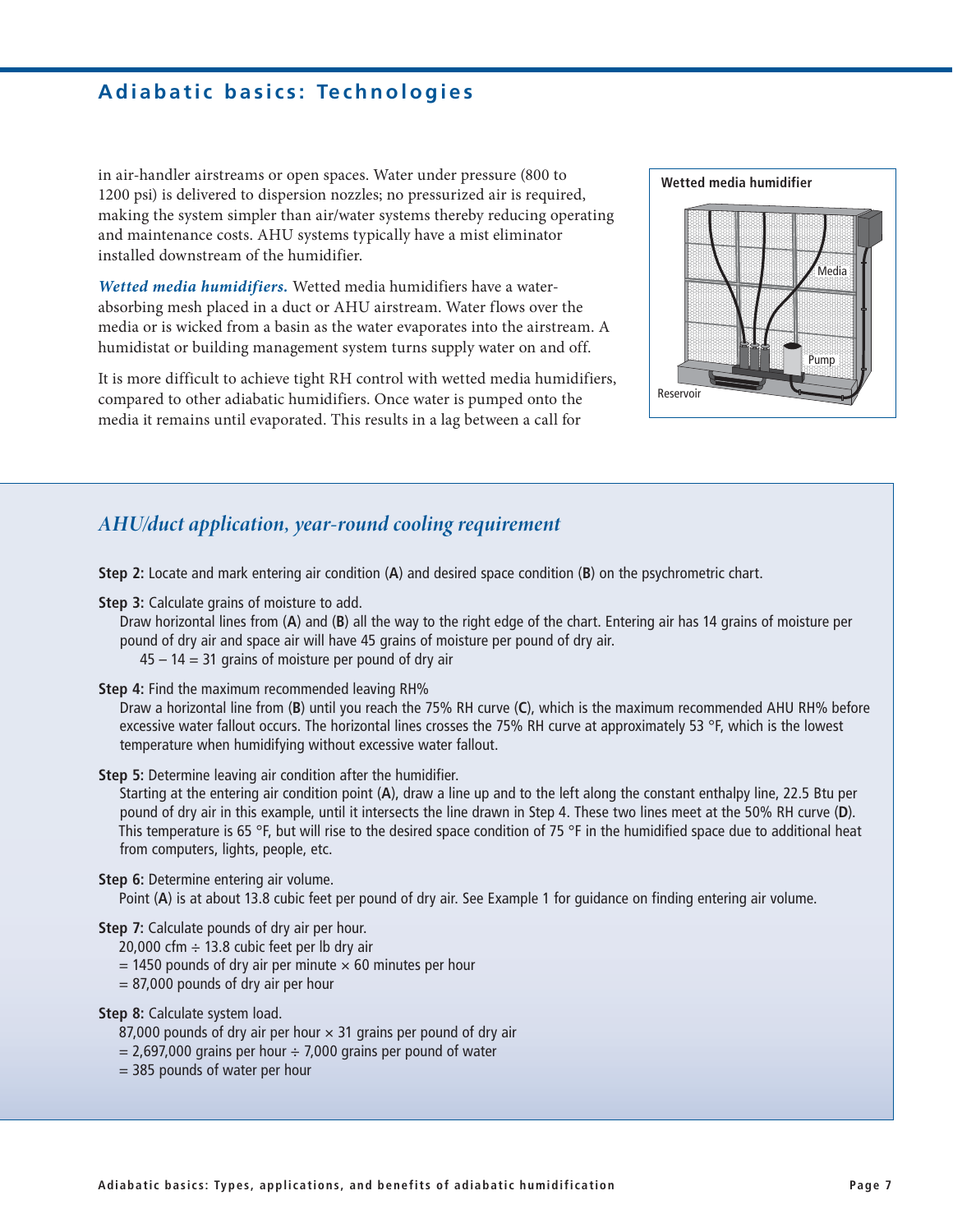humidity and delivery, and also for continued humidification delivery after demand is satisfied (the wetted media continues to evaporate until it is dry). However, while a wetted media humidifier may overshoot RH set point, it cannot oversaturate airstreams.

If untreated water is supplied to a wetted media humidifier dissolved solids will be left on the media after the water evaporates. This will foul the media and increase duct static pressure, requiring media replacement. The basin of water for media wicking or to catch overflow can be a breeding ground for harmful bacteria and mold.

### *Focus on psychrometrics*

#### **Example 3: AHU/duct application with heating requirement**

**Entering air condition:** 

Dry bulb = 55 °F; RH = 30%; air flow = 20,000 cfm; outside air = 100%

**Desired space condition:** Dry bulb = 70 °F; RH = 40%

**AHU dimensions:** 60" H  $\times$  96" W; available evaporation distance = 4 feet

**Step 1:** Ensure that air velocity is in the recommended range of 250-750 fpm. 20,000 cfm ÷ [(60"  $\times$  96") ÷ 144 in<sup>2</sup>/ft<sup>2</sup>] = 500 feet per minute

**5tep 2:** Locate and mark entering air condition (A) and desired space condition (B) on the psychrometric chart.

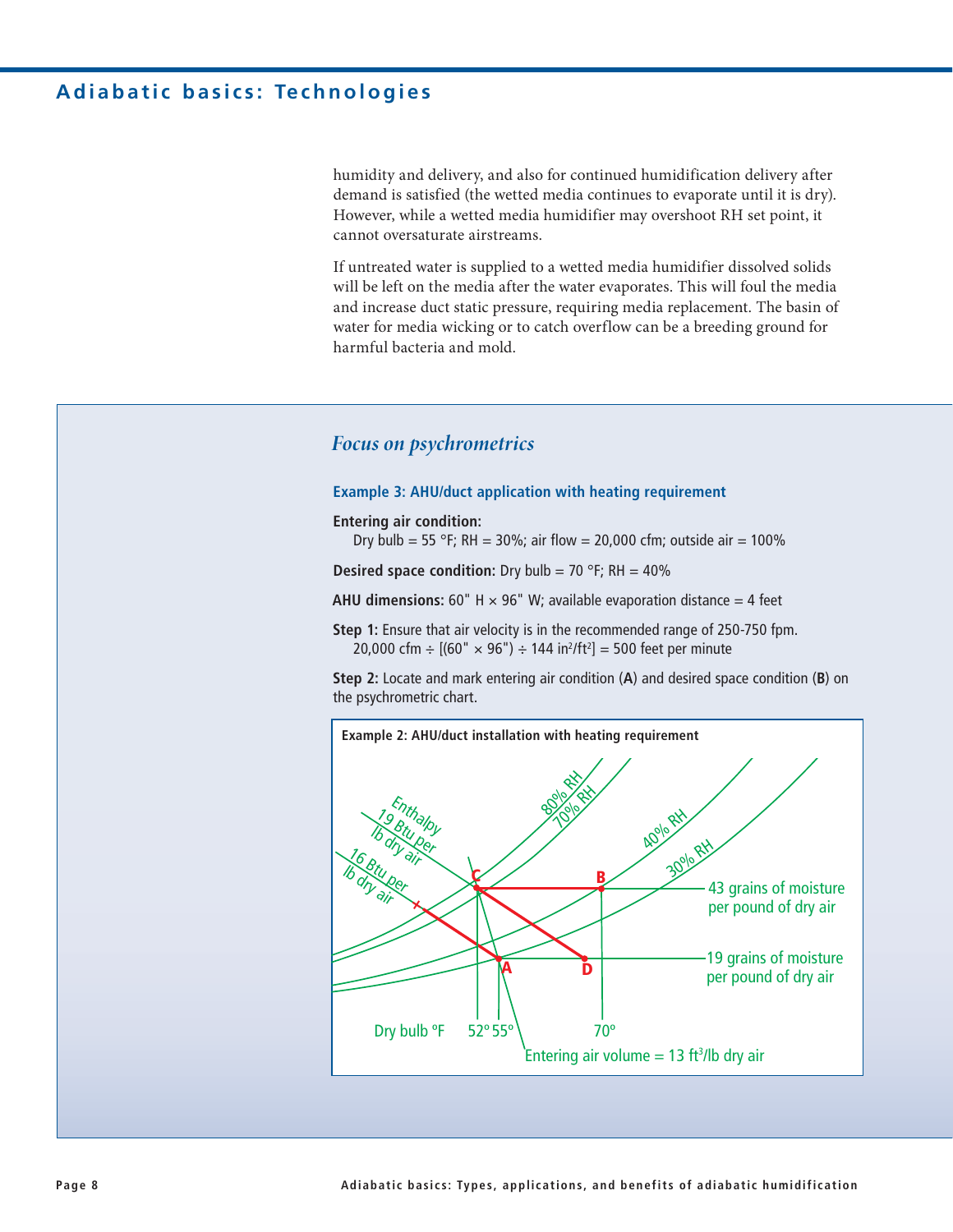*Ultrasonic humidifiers.* Ultrasonic humidifiers have a submerged vibrating disk that creates a high-frequency oscillation, expelling small water droplets into air. Many of these systems use DI or RO water and are used in applications where particulate-free humidity is essential but where a large capacity is not required. The disks require replacement after approximately 10,000 operating hours, which can be a concern for applications that cannot tolerate off-line time or the expense of disk replacement. Water droplets are generally small and maximum capacity is approximately 80 lbs/hr per unit. Multiple, rack-mounted units can meet higher capacities.



### *AHU/duct installation with heating requirement*

**Step 3:** Calculate grains of moisture to add.

Draw horizontal lines from (**A**) and (**B**) all the way to the right edge of the chart. Entering air has 19 grains of moisture per pound of dry air and space air will have 43 grains of moisture per pound of dry air.

- $43 19 = 24$  grains of moisture per pound of dry air
- **Step 4: Find the maximum recommended leaving RH%**

Draw a horizontal line from (**B**) until you reach the 75% RH curve (**C**), which is the maximum recommended AHU RH% before excessive water fallout occurs. The horizontal lines crosses the 75% RH curve at approximately 52 °F, which is the lowest leaving air temperature when humidifying without excessive water fallout.

**Step 5:** Determine leaving air condition after the humidifier.

- a) Starting at entering air condition (**A**), draw a line along the constant enthalpy line, in this example 16 Btu per pound of dry air, with intent to intersect the line drawn in Step 4. But because these two lines do not intersect, additional energy will need to be added in order to evaporate enough water to reach set point. Adjust the economizer set point or use a heating coil to add energy.
- b) For this example let's assume a heating coil is used to heat the air to the same enthalpy as the 75% RH point on the line drawn in Step 4. This is on the 19 Btu per pound of dry air line.
- c) Draw a line starting at 52 °F and 75% RH (**C**) down to where the 19 Btu per pound of dry air line crosses 19 grains per pound of dry air (the original entering air conditions). This is at about 68°F (**D**). This indicates the requirement to add 3 Btu per pound of dry air to reach desired set point. This temperature will rise to the desired space condition of 70 °F in the humidified space due to additional heat from computers, lights, people, etc.

### **Step 6:** Determine entering air volume.

Point (A) is at about 13.0 cubic feet per pound of dry air. See Example 1 for guidance on finding entering air volume.

### **Step 7:** Calculate pounds of dry air per hour:

20,000 cfm  $\div$  13.0 cubic feet per lb dry air

- $=$  1538 pounds of dry air per minute  $\times$  60 minutes per hour
- = 92,280 pounds of dry air per hour

### **Step 8: Calculate system load.**

- 92,280 pounds of dry air per hour  $\times$  24 grains per pound of dry air
- $= 2,214,720$  grains per hour  $\div$  7,000 grains per pound of water
- = 316 pounds of water per hour

**Step 9:** Calculate energy added to incoming air.

3 Btu per pound of dry air  $\times$  92,280 pounds of dry air per hour = 276,840 Btu per hour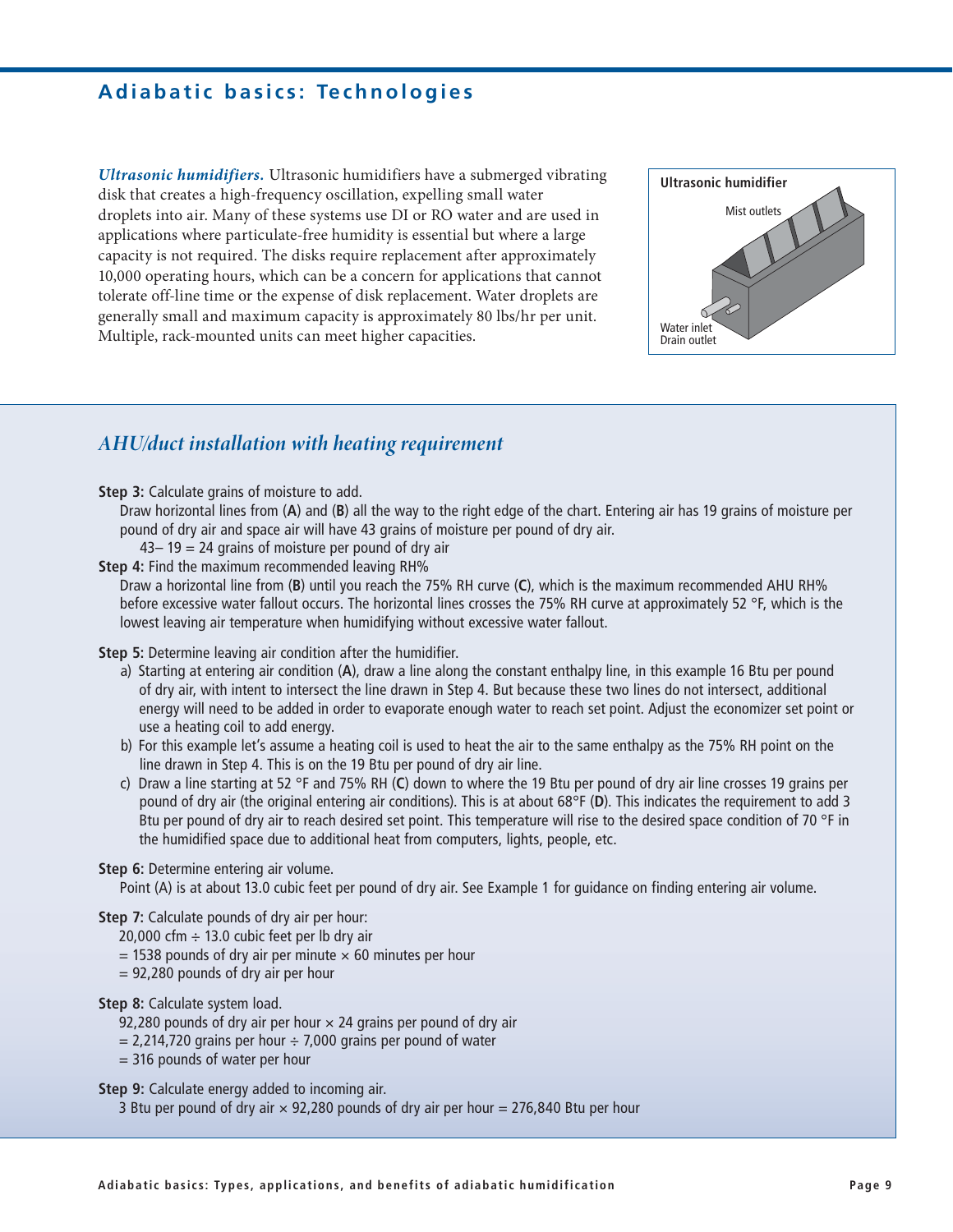

*Pressurized air and water humidifiers.* Many misters, sprayers, and atomizers combine compressed air with water to emit water droplets into open spaces, ducts or AHUs. Most systems use untreated water and are typically installed in industrial environments, such as woolen and carpet mills, where air cleanliness is not a critical issue. Some pressurized air and water systems have automatic nozzle-pin shutoffs that prevent dripping and also provide some nozzle cleaning. Mineral buildup and nozzle-pin failure can create additional maintenance. Pressurized air and water humidifiers are the noisiest; and require piping runs for both the air and water lines to all nozzles. Some systems installed in AHUs have mist eliminators installed downstream from the heating coil to prevent wetting farther downstream and to improve evaporation efficiency.

### *Focus on psychrometrics*

### **System design considerations**

Keep in mind the following when designing adiabatic humidification systems:

• Because no energy is added or lost in the system, and the liquid water added to the airstream must be evaporated, energy must transfer from air to water. Assuming 75 °F supply water in Example 3, the air gives up 19% of its energy to evaporate the water:

```
 Total air energy 
= 90,240 lbs of dry air/hr \times 19 Btu/lb of dry air
= 1,714,560 Btu
```
Energy to evaporate water

- $= 1.050$  Btu/lb of water  $\times$  309 lbs of water/hr
- $= 324.450$  Btu
- $= 19\%$  of total air energy
- The two most important things to determine are the desired space condition and the maximum load condition. The maximum load condition will occur at some combination of the driest entering condition and economizer maximum outside air condition.
- When preheat is required to ensure adequate energy for evaporation, it is critical that the system controller can anticipate this need and react appropriately. Reacting too fast to space changes, or increasing humidifier demand too quickly can cause control issues. In AHU applications, utilizing dew point sensors both up- and downstream of the humidifier will allow the system to anticipate the available energy in the entering air and humidify appropriately. Additional heat will need to be added to the entering air if set point is not met.
- In addition to understanding system psychrometrics, it's important to understand the application and installation requirements of your chosen humidifier technology. Variables such as air stratification; pressure drop; and nozzle quantity, size and placement affect evaporation efficiency and system operation. To ensure optimal operation, choose an experienced manufacturer who can guide you through the specifics of your system.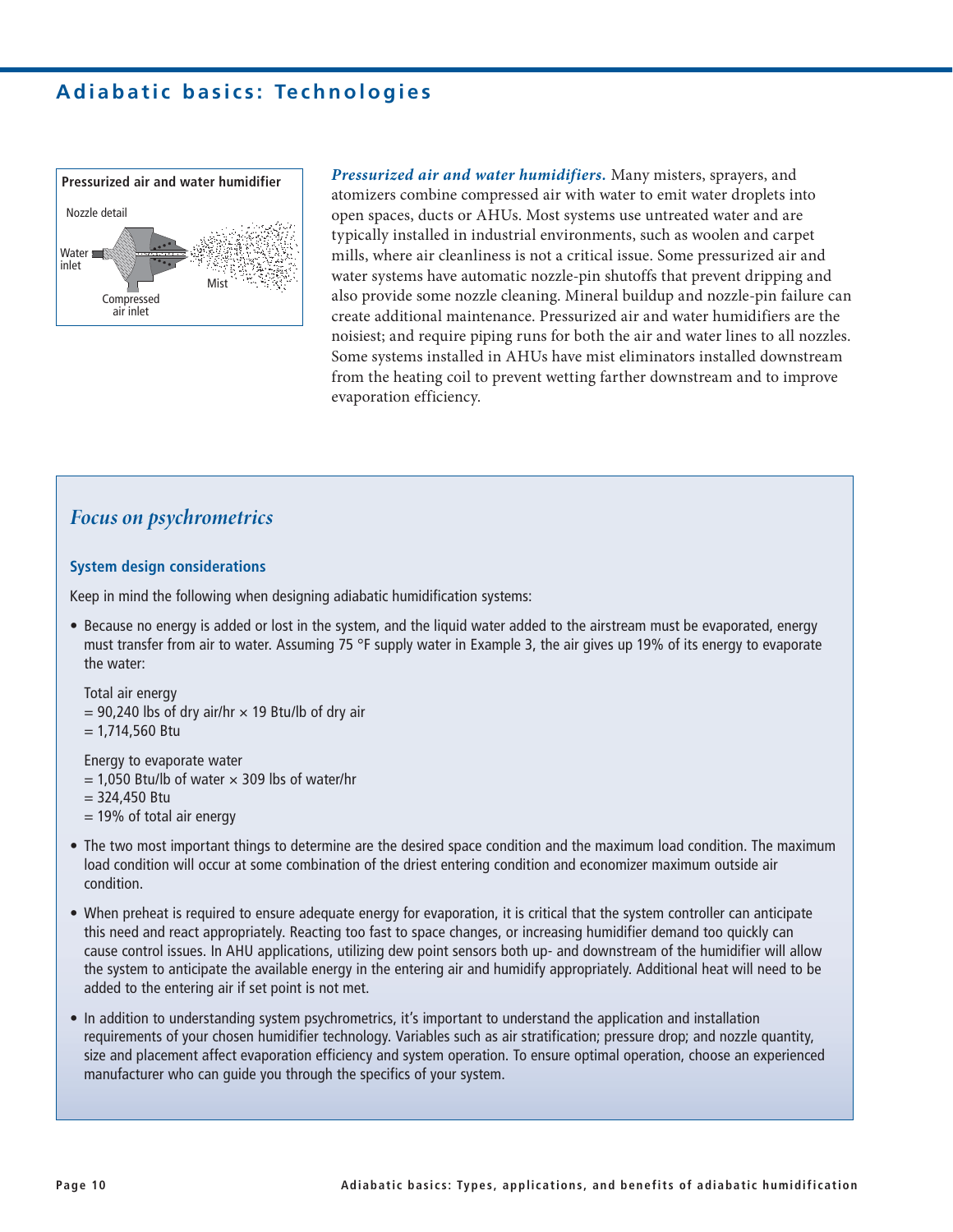# **Adiabatic basics: Technologies, water quality**

*Centrifugal humidifiers.* Centrifugal humidifiers deliver supply water to a fast-spinning disk that fractures water into small drops. Most operate using tap water and disperse only in open spaces and where mineral dust fallout is not an issue. Dispersed water droplets are large, requiring very warm air and/or high ceilings to achieve evaporation, and the systems tend to be noisy. Centrifugal humidifiers are easy and inexpensive to install.

### **Water quality affects performance,** air quality, and maintenance requirements

Water is often called the universal solvent because almost everything is soluble to some degree in water. This property causes water to become contaminated by virtually any material it contacts, with the mix of contaminants varying greatly from one location to another.

There are three types of water used in adiabatic humidifiers:

- Tap or well water
- Softened water (hardness reduced through an ion exchange process)
- High-purity water (reverse osmosis and/or deionized treated water)

Tap or well water can contain living microorganisms, dissolved organic material, dissolved minerals, and suspended materials. While all of these substances can affect humidification vapor quality, humidifier maintenance and performance are significantly affected by dissolved minerals and suspended materials.

*Living microorganisms (bacteria).* Care should be taken to ensure that all harmful microorganisms are removed from water sources feeding adiabatic humidifiers.

In addition, even though a water supply may be free of harmful bacteria, contaminants from the air can still cause microbial growth in wetted-media or wick systems. Water treatment for bacteria includes filtration, reverse osmosis, chemical oxidation, and disinfection.

Dissolved organic material comes from three major sources:

- The breakdown of naturally occurring organic materials (plant and animal matter);
- Domestic and commercial chemical wastes (agricultural and urban runoff, or leaching from contaminated soils); and
- Chemical reactions that occur during water treatment processes (from disinfection by-products or pipe joint adhesives).

Activated carbon and microfiltration, and reverse osmosis processes remove dissolved organic material.

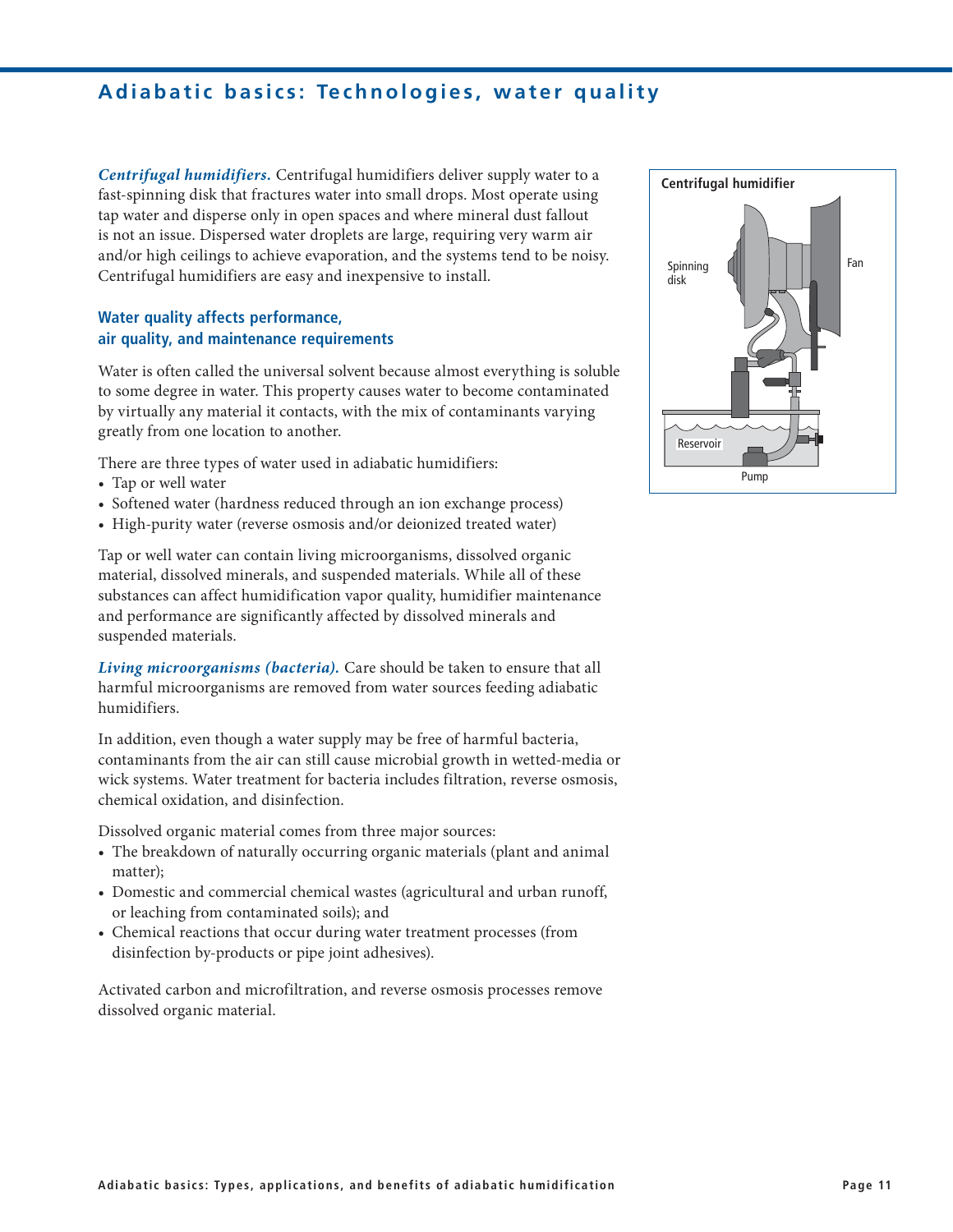## **Adiabatic basics: Water quality**

*High-purity water.* High-purity water yields high-purity humidification for critical-process environments. Semiconductor, pharmaceutical and electronics manufacturers, as well as laboratories and industrial clean rooms often require high-purity humidification. To avoid water contaminants that can be carried into air with water vapor, these types of environments use highly processed — and very pure — water in their humidification systems. For these environments, water is cycled through several prefilters, a dechlorinator, a water softener, reverse osmosis permeable membranes and, sometimes, also through a chemical deionization process.

*Water softeners remove calcium, magnesium and iron.* Water softeners remove dissolved minerals from supply water using an ion-exchange process. For applications where high-purity humidification is not a requirement, water softening can significantly reduce humidifier maintenance requirements. Systems requiring high-purity humidification typically soften water before it enters other processes. For example, water not properly softened damages reverse osmosis membranes and also causes atomizing nozzles to clog.

*Dechlorinators remove chlorine.* Use a dechlorinator to remove chlorine from supply water before it enters reverse osmosis membranes. Dechlorinators have charcoal sieves that neutralize chlorine. Some dechlorinators automatically backflush whenever a programmed calendar date or water meter usage is met. During automatic backflushing, clean water flows through the dechlorinator to rinse the charcoal, and then flows to drain.

*Reverse osmosis filtration provides ultra-pure humidification.* Some adiabatic systems require most minerals removed from water in order to keep components operating properly. Before entering a reverse-osmosis system, potable water passes through a dechlorinator and water softener. This water is then pressurized and forced through reverse-osmosis membranes, which remove most dissolved minerals. The water is now purified and contains minerals at less than 10 parts per million.

*Deionizing removes remaining minerals.* Deionization removes all mineral ions from water, producing water similar to distilled water. Like reverseosmosis filtration, water is pretreated before entering the deionizing process.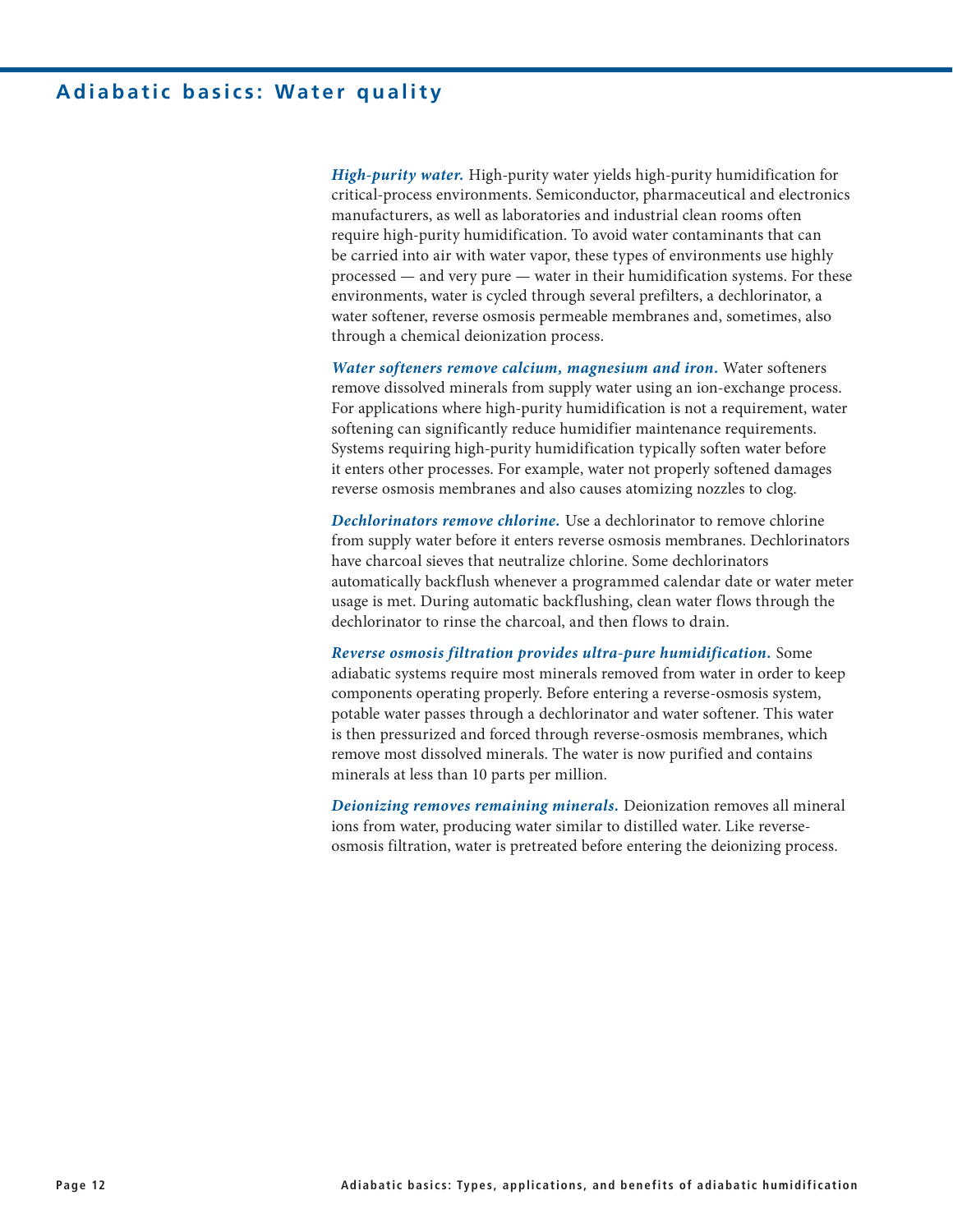# **Adiabatic basics: Evaporation efficiency**

### **Evaporation efficiency in air handlers and ducts**

Once water is dispersed into a moving airstream, many factors affect how much of that water becomes actual humidification. Factors that affect the evaporation rate are described in the example bullet points and are illustrated in the chart below. This chart is one method for calculating evaporation efficiency.

In this example, the following are known:

- Humidification  $load = 385$  lbs/hr
- Available evaporation distance  $= 4$  ft
- Leaving air temperature =  $55^{\circ}F$
- Air velocity  $= 500$  fpm
- Entering air grains of moisture per pound of dry air  $= 15$ Entering air dew point temperature =  $20^{\circ}F$
- Leaving air  $RH = 55\%$

From these values, the evaporation efficiency chart below identifies:

- Required entering air temperature =  $68^{\circ}F$
- Evaporation efficiency =  $70\%$

Now required system capacity can be calculated:

• Load  $\div$  evaporation efficiency = required system capacity  $385 \text{ lbs/hr} \div 70\% = 550 \text{ lbs/hr}$ 

To accurately size an adiabatic humidification system, make sure that you can define *all* the values above. This will ensure a system that maximizes efficiency while consistently meeting set point.

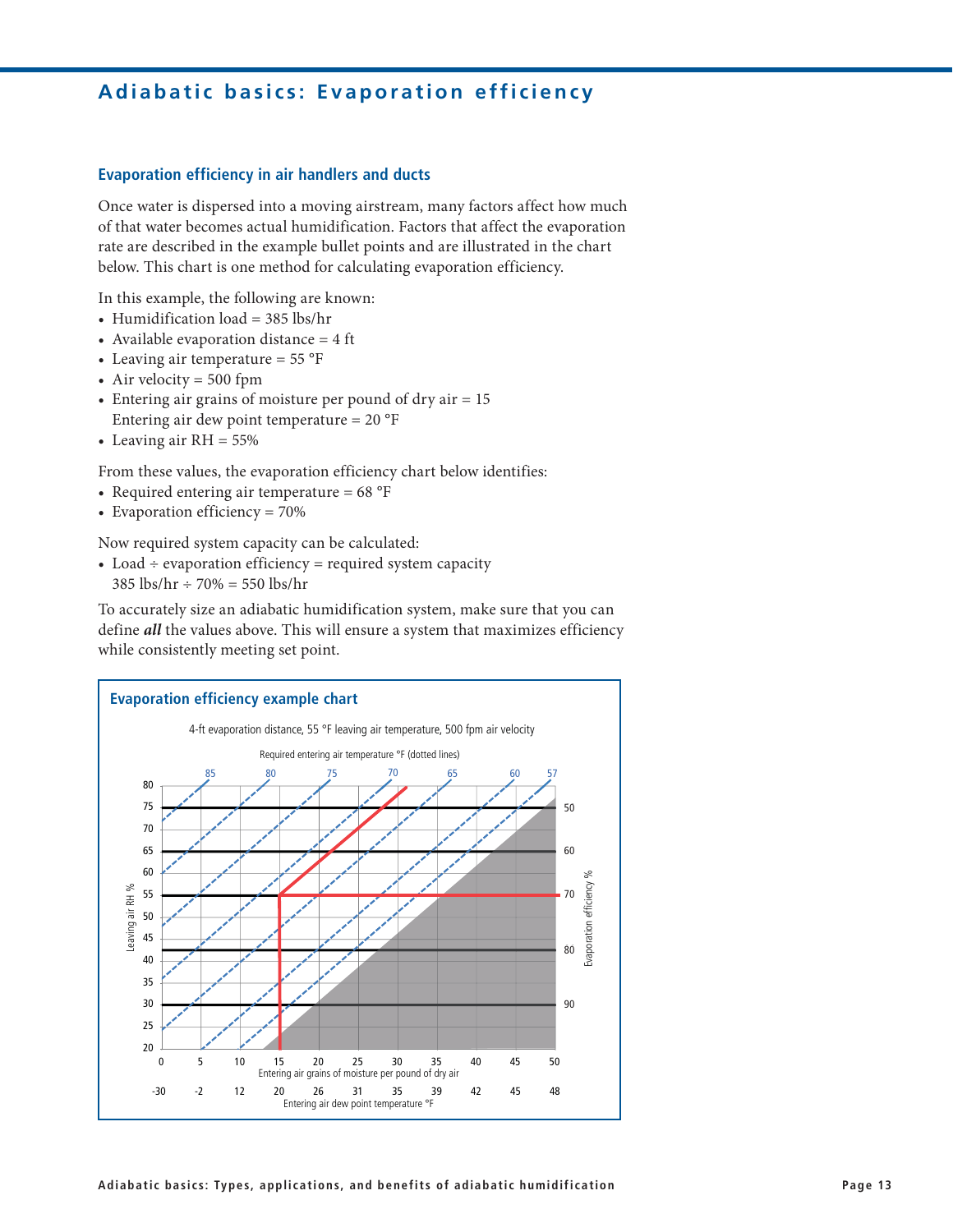# **Focus: High-Pressure Atomizing Systems**



### **Sequence of operation**

- **1** Water enters humidification system from municipal water supply and travels to:
- **2** Dechlorinator (located within pumping station on smaller models)
- **3** Duplex water softener
- **4** Particulate filter (located within pumping station)
- **5** Reverse-osmosis membrane(s)
- High-pressure pump delivers purified high-pressure water to atomizing nozzles
- **7** One control system optimizes absorption in multiple humidification zones
- Main water line feeds network of high-pressure stainless-steel piping
- **9** Nozzles disperse purified, ultra-fine water droplets into AHUs and/or open spaces
- **10** Final evaporation media (not shown) downstream of AHU heating coil prevents wetting farther downstream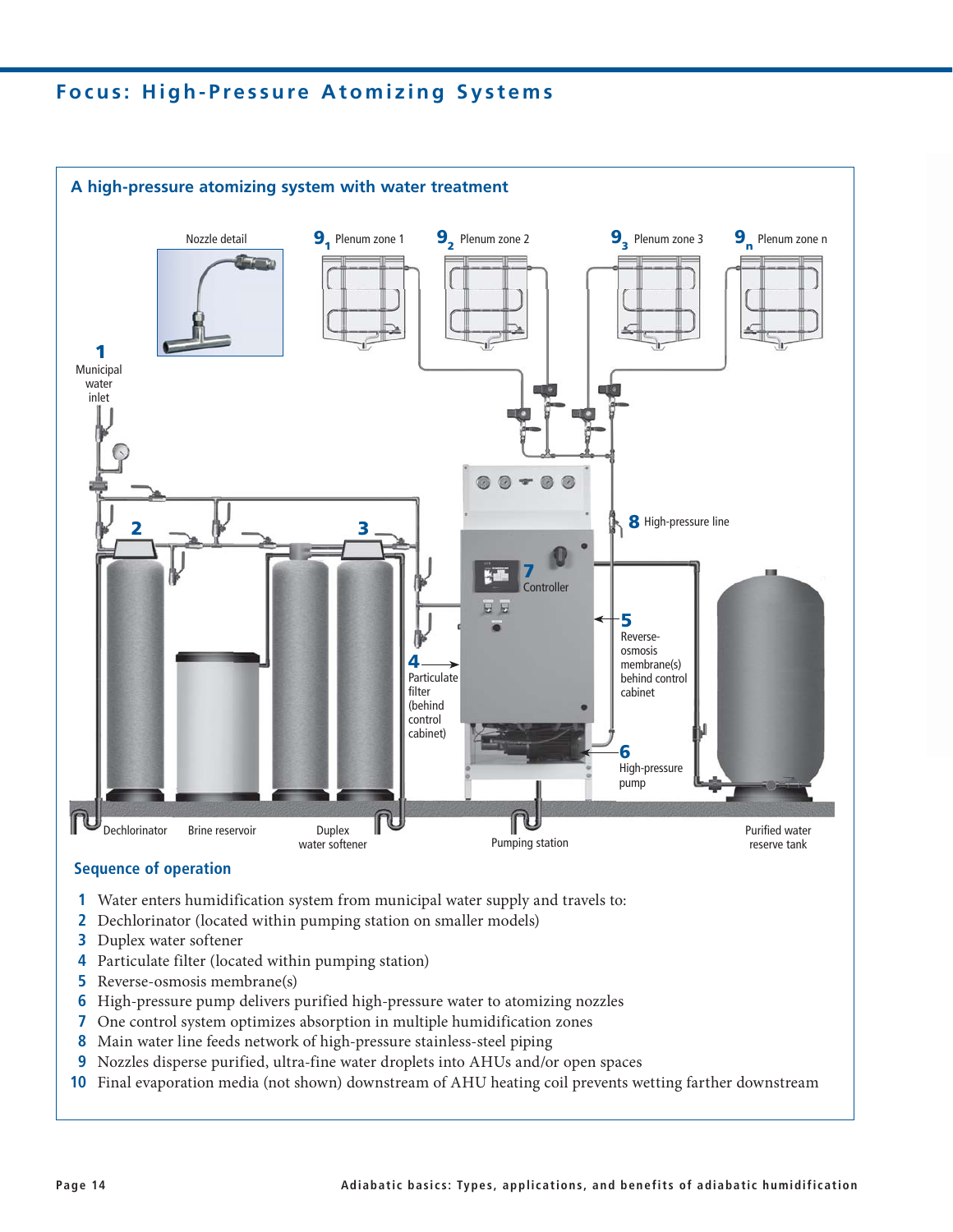# **Focus: High-Pressure Atomizing Systems**

### **High-pressure atomizing features and benefits**

- Location: Humidifies in air handlers or open spaces
- Capacity: System capacities to 8500 lbs/hr or more
- Pump type: High-pressure pump can be brass or stainless steel. Stainless-steel pumps are maintenance-free because they are cooled by purified humidification supply water. Brass pumps require regular maintenance, have a shorter life than stainless steel, and can contaminate humidification vapor.
- *Nozzle design:* Sophisticated nozzle designs can include integral check valves to prevent dripping when the system shuts off and internal micro-turbines that fragment water droplets into fine particles.

### **Advanced control**

- Algorithmic controllers with sensors monitor multiple conditions
- Nozzle staging and pulsed modulation allow high turndown of system output
- Remote assistance and diagnostic capabilities via internet or building automation network
- Modbus® and BACnet® interoperability
- Color LCD touchscreen displays
- Multiple-zone humidification with one pumping system and one controller

### **Ultra-pure humidification requires thorough filtration**

- High-pressure atomizing systems can include reverse osmosis hyperfiltration, particulate filtering, dechlorination, and duplex water softening
- Thorough water filtration recommended to protect stainless-steel components from corrosion and undue wear
- Systems with automatic back-flush technology ensure long RO-membrane life
- Proper water treatment eliminates white dust fallout and bacteria/virus proliferation that can occur when using potable water

#### **Nozzle component detail**



- **1 High-pressure water flows past a** micro-turbine, breaking water into fine **particles.**
- **2 Water exits calibrated nozzle orifice. Where water particle size reduces further to 10 microns or less.**
- **3** Integral check-valve eliminates dripping when nozzle shuts off.